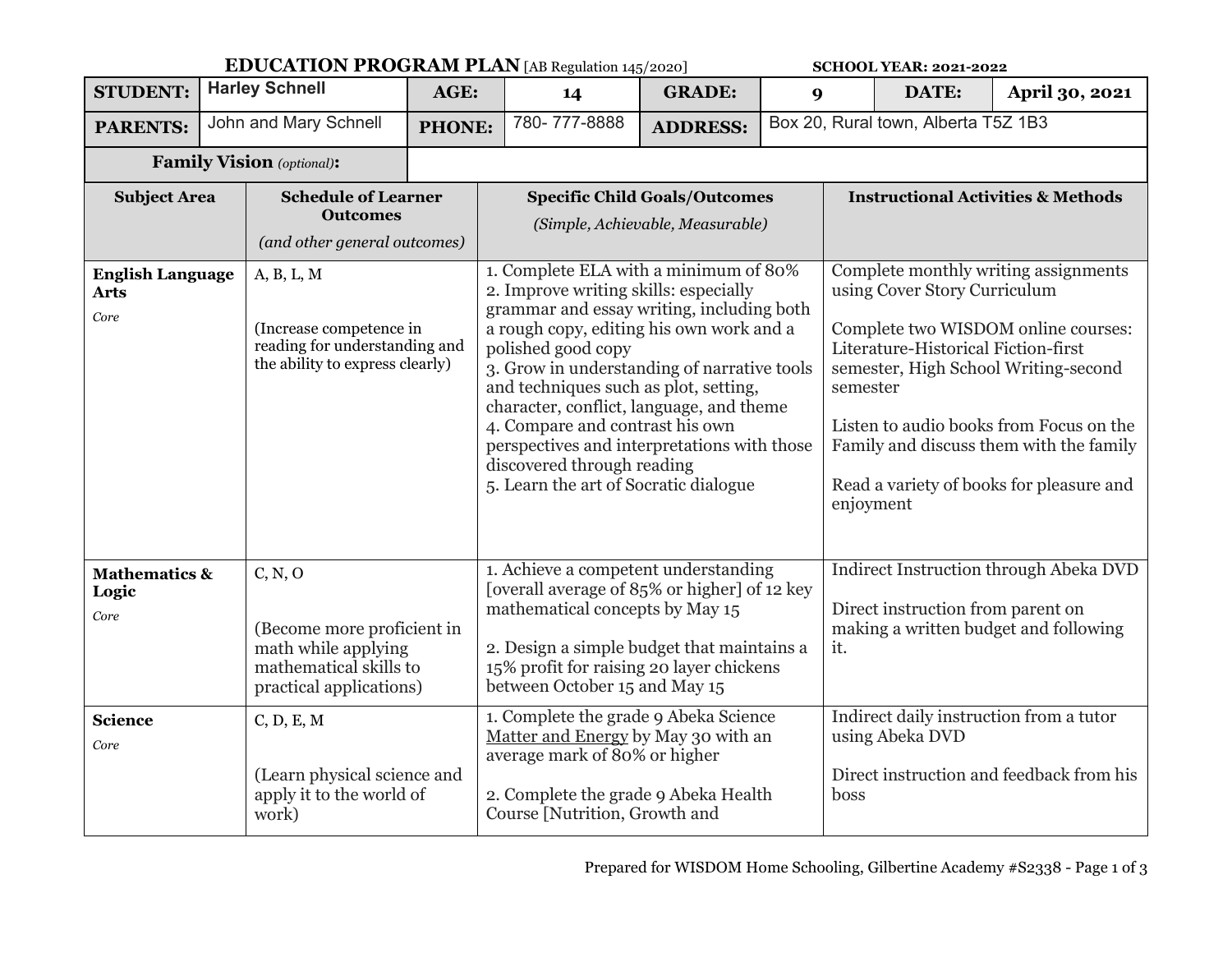|                               | <b>EDUCATION PROGRAM PLAN</b> [AB Regulation 145/2020]                         | <b>SCHOOL YEAR: 2021-2022</b>                                                                                                                                                                                             |                                                                                                                                                                                                                                                                                                                                                                                                |  |  |
|-------------------------------|--------------------------------------------------------------------------------|---------------------------------------------------------------------------------------------------------------------------------------------------------------------------------------------------------------------------|------------------------------------------------------------------------------------------------------------------------------------------------------------------------------------------------------------------------------------------------------------------------------------------------------------------------------------------------------------------------------------------------|--|--|
|                               |                                                                                | Development] by January 30 with an<br>average mark of 80% or higher<br>3. Maintain competent and reliable<br>employee performance while operating a<br>car wash business between October 1 and<br>August 31               |                                                                                                                                                                                                                                                                                                                                                                                                |  |  |
| <b>Social Studies</b><br>Core | F, G, M<br>(Increase awareness of the<br>practical functions of<br>government) | 1. Study 5 forms of government and<br>civilization, including the rights and<br>responsibilities of citizenship (political,<br>social and economic)<br>2. Study democracy in federal, provincial<br>and local government. | Independent study of textbook readings,<br>discussion with family members, oral<br>and written reports, reading news for<br>current events.<br>Compose an opinion paper either stating<br>support for a party and giving reasons<br>for support, or debate with a partner to<br>compare and contrast two parties'<br>Read and listen to news regarding the<br>next upcoming election platforms |  |  |
| Physical<br>Education         | K, Q, R<br>(Keep fit)                                                          | Maintain daily physical activity with an<br>average of 6 hours per week                                                                                                                                                   | Participation in a variety of physical<br>activities such as walking, manual<br>labour, biking, running, downhill skiing,<br>hockey, table tennis and skating                                                                                                                                                                                                                                  |  |  |
| Art/Music                     | L, Q, R<br>(Improve piano skills)                                              | 1. Play the piano at the RCM Grade 7 level,<br>2. Use his piano skills to play for church<br>monthly and for seniors' facilities when the<br>opportunity arises                                                           | Weekly 45-minute lessons with Mrs.<br>Clef, daily one-hour independent<br>practice (5x per week), participation in<br>local music festival, extra practice as<br>needed for special occasions                                                                                                                                                                                                  |  |  |